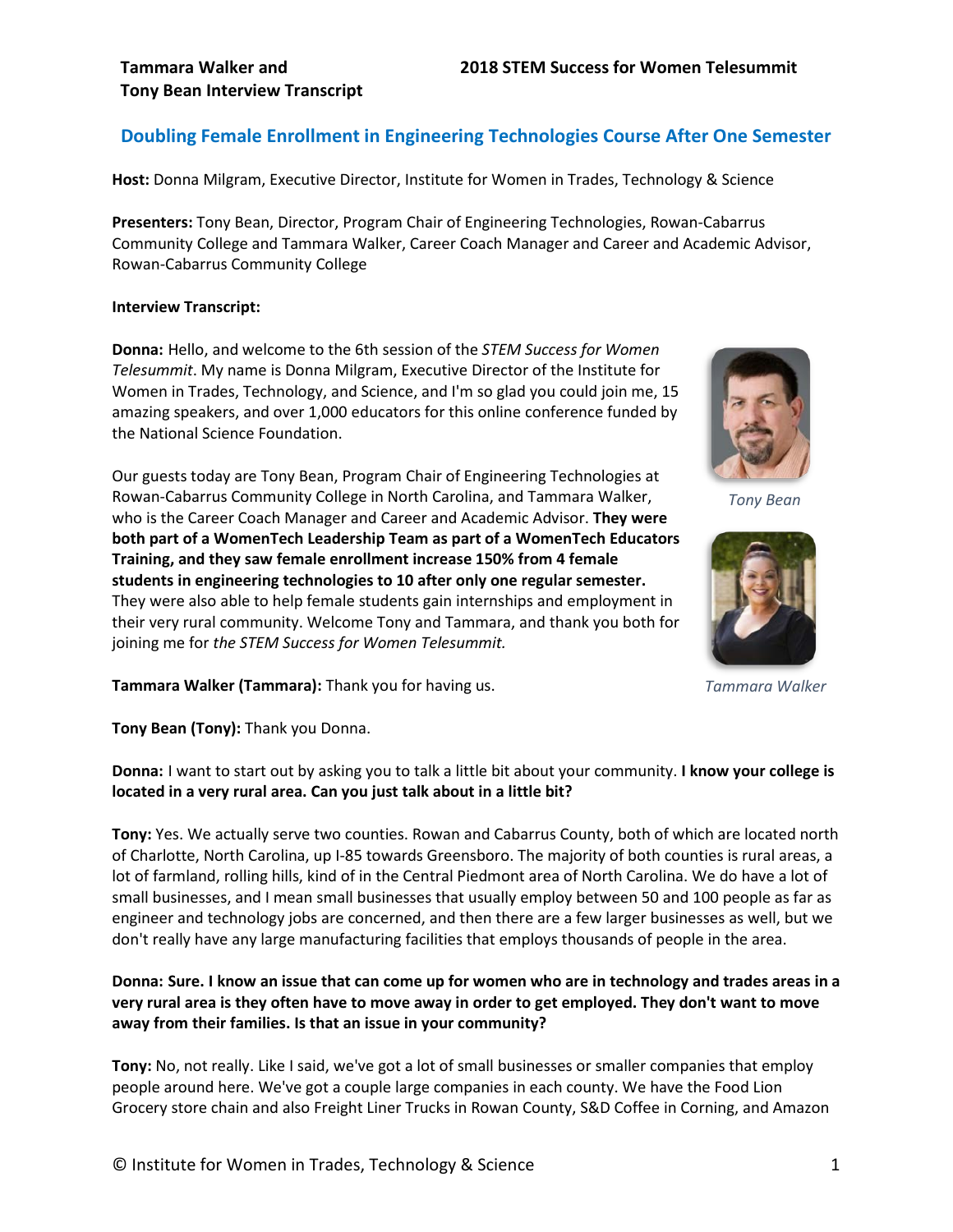just opened a new distribution center in Cabarrus County. The businesses are growing in the area, and then, like I said, some people live in this area and commute to either Charlotte or Greensboro because we're kind of just about in the middle of both of them.

**Donna:** Okay. That's wonderful that you're able to get employment right in your community, and you don't have to travel if you don't choose to do that. Wonderful.

Tammara, I understand you have the biggest role, in terms of implementing your team's recruitment plan. **Can you talk about the recruitment strategies you used to go from 4 female students in engineering technology to 10 after only a semester?**

**Tammara:** Yeah, actually we had a company that had a massive layoff. It was Freight Liners—they manufacture the 53-foot trucks, the trucks that haul the 53-foot trailers. And a lot of the female students that we met, we really just showed them the Women in Technology Outreach Kit. It really just grabbed their attention, and they saw a career pathway that we planned out for them, and it gave them a sense of security. That's what a lot of them were looking for. They didn't want to have to go through the layoff situation again. They felt security in those particular fields and positions. We just talked with them, Tony and I met with them one-on-one. We told them about the various careers they could have in this particular field, and it was a go.

## **Donna: Great. You had the opportunity to go on site at the Freight Liner Company before the actual layoffs, and did you talk to them initially in a group setting, and then one-on-one? How did that work exactly?**

**Tammara:** Yes, we talked in a group setting. There is what we call an emergency team. Kind of like a crisis team where many of us from the college go out to these particular plants and talk to them about their opportunities that are here at the college. It was in a group setting. Then, it became one-on-one. The individuals that I spoke with were young ladies or ladies who sought me out, or at the same time I provided that information to let them know this is a possibility for them. The thing was they didn't realize women could go into these particular fields because it's been advertised, for a lack of better words, as a male-dominated field. Every time they saw any type of advertisement or brochures, there were men on the front of that. They were not familiar that women were increasingly seeking out these particular fields.

**Donna:** The Women in Technology Outreach Kit, for our listeners, is a downloadable that you can customize to your program with your own female role models. There's examples and instructions and templates. They were able to see women that looked like themselves in engineering technology. It sounds like that was a great source for you. **I know you had some other sources as well. Where else did you identify women to be in engineering technology?**

**Tammara:** We looked for individuals in nursing programs, military spouses, and we used other strategies to reach out to them. We have another company that's having a layoff in our area in Cabarrus County, and we plan on doing the same techniques and strategies because it worked.

## **Donna: How did you decide upon nursing students and military spouses? What were the mechanics of reaching out to them?**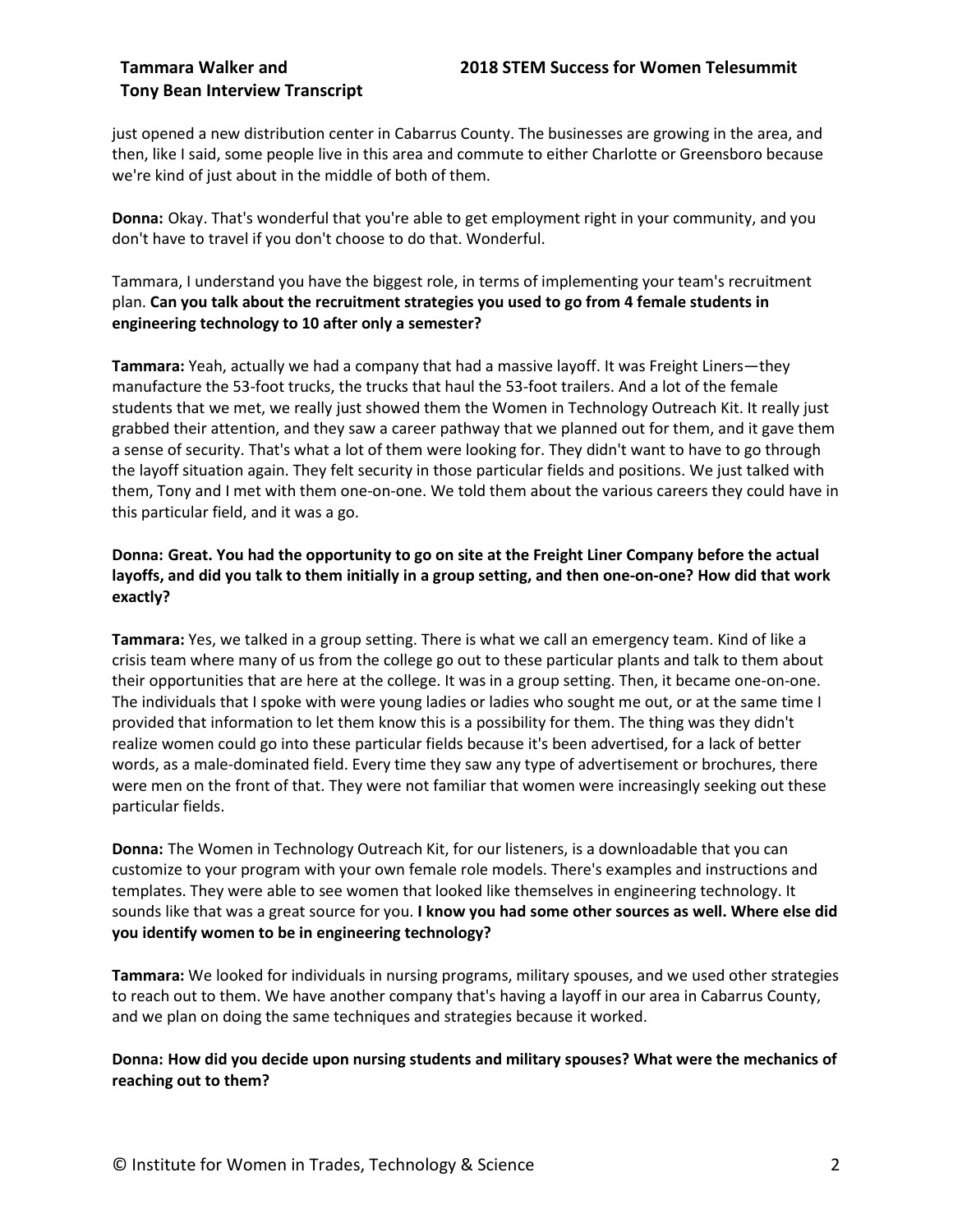## **Tammara Walker and 2018 STEM Success for Women Telesummit**

## **Tony Bean Interview Transcript**

**Tammara:** Right. Well, the nursing program in a lot of community colleges or even four years schools are highly competitive. Again, we have to think about women and sometimes our motivation for obtaining different careers and fields, and it's because they want that security. A lot of the nursing students that we were speaking to found out that this wasn't their only avenue, nursing wasn't their only avenue to pursue different career options. We went to an ACA class, which is our success and studies fields, also our college transfer class, and we generally just spoke about, "Here are some of the options that you can pursue at this community college." A lot of them, just being out in those classrooms, entice them enough to come back and talk to us, Tony and I. And we actually had a student who left the nursing program to enroll in a mechanical engineering program.

## **Donna: Now, can I get a sense of the age of the women that were in an engineering technology program?**

**Tammara:** They range from young 20s to late 40s.

**Donna:** They were not directly coming from high school.

**Tammara:** No, no. We haven't even began to reach out to high schoolers. Of course, we have our CTE programs and our Career and College Programs, but we haven't even begun to actually make contact with them yet.

**Tammara:** These are actually students that already had work experience. They have been in the workforce, and they wanted to come back and try another career.

**Donna:** You know, I think that there's sometimes the impression that the only place to recruit from is from high schools, but you've given some really good examples of other places to recruit from in the community. **I'm interested to know, one of the things that I've found is that when you have workbased learning opportunities such as internships, that this can really level the playing field, do female students in your program, and male students, have this kind of opportunity?**

**Tony:** Yes, we have a work-based learning program here at the college, and I think for engineering technology, I average about six or seven students per semester that participate in work-based learning. I had two female students, one was about two years ago, had an internship with Duke Energy, and after the internship was offered a full-time position there. I also had a female student that graduated last year, she did two semesters of internship with a company called TurnKey Technologies that's located here in Rowan County, and she was offered a job in the engineering department with that company. Most of our interns usually end up getting a full-time job offer at the end of the semester.

## **Donna:** Wow, that's fantastic. **Is it very difficult in your community to set up these relationships with employers for work-based learning activities and internships?**

**Tony:** No, I've noticed actually in the past, probably two to three years, I've got more employers wanting interns than I've got available students. It's really harder to find students to fill all the positions.

## **Donna: Wow, are these paid internships?**

**Tony:** Most of them are, yes.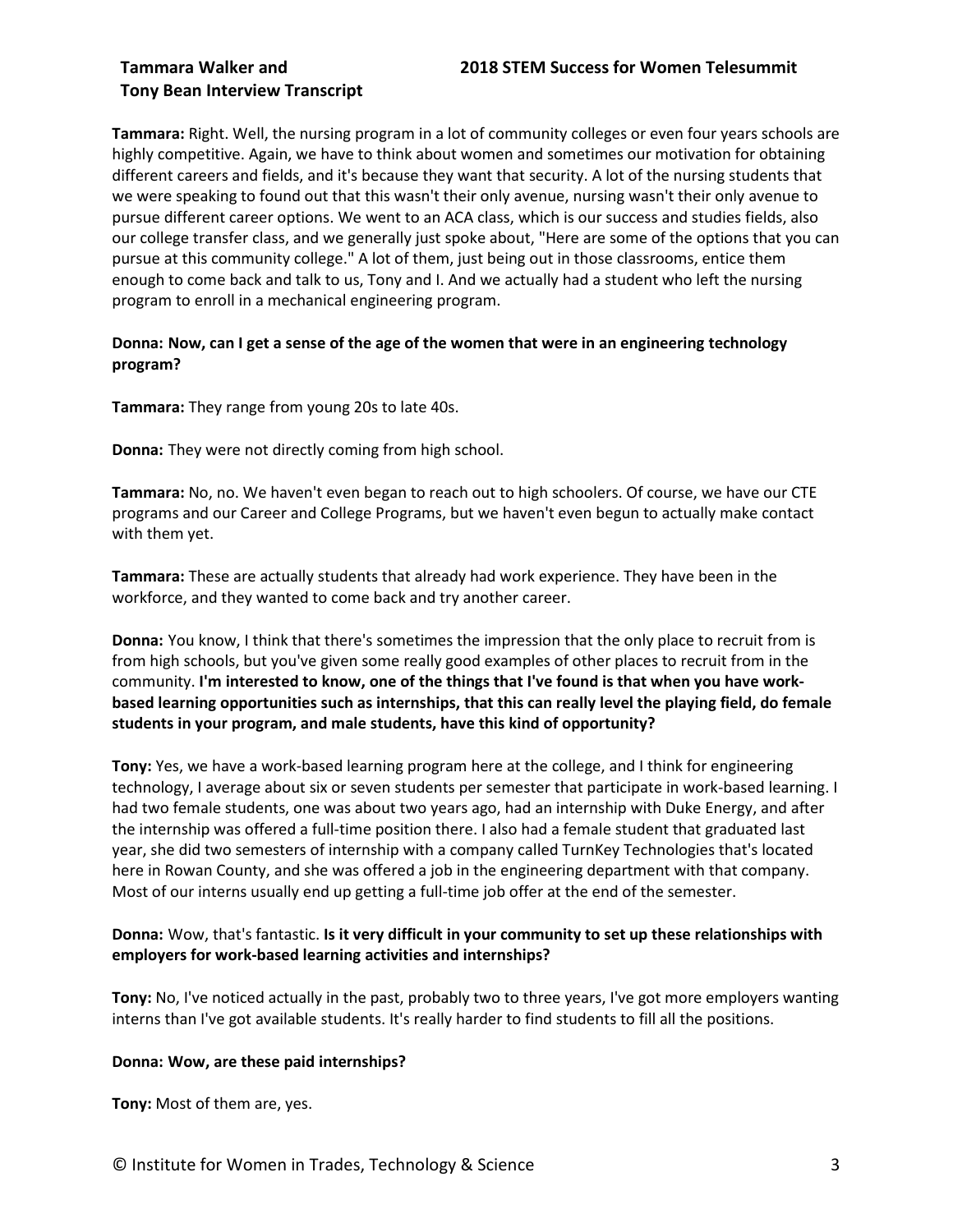### **Donna: What kind of salary range can you make in engineering technology when you come out with your Associates?**

**Tony:** I would say around the average salary is probably starting about \$18-22 an hour, but I have had some students starts as high as between \$60-70,000 a year for a salary.

#### **Donna: How does that compare to average salaries in your community?**

**Tammara:** It's a big increase. You think about some of the ... Even our hiring factories, the most that they would start off at is \$12 or \$13 an hour.

**Donna:** This is a much higher hourly rate than you'd be able to get in one of these other positions. This is with a two year degree?

**Tony:** Yes, this is with a two-year Associate's Degree.

**Donna:** Wow. Okay, and having a hard time finding students with the internships. Wow. **One question that I have for you is I know, through the years, sometimes in a very rural community, there can be some resistance to having women in these career pathways. Have you encountered any of that?**

**Tony:** No, not in this area. We haven't. Actually, two summers ago, we had an event called a Taste of Industry, where we brought in high school career and technical education directors and high school counselors to showcase kind of what the college did here as far as our different programs. We had a panel of people from industry that included business owners, engineers, HR managers and such to come in and talk, and they all agreed that most of the engineering areas of their companies would prefer female students or female engineers just based on their attention to detail.

#### **Donna: There's actually employers who are actively seeking female employees in this area?**

**Tony:** Yes. In our area. The females tend to find jobs quicker than the males do.

## **Donna: A question that I have, I found that for some colleges, it can really be a challenge to develop these kind of relationships with employers. Could you just talk a little bit about how you've managed to do this in your community?**

**Tony:** I think our biggest thing, from the college, is the internship program. We've got a really good group of people that work in the work-based learning office, and they're always out advertising the fact that we have students available for internships. We've got a lot of companies around here, even big name companies, that will either allow their employees who have come back to school or will call here and look for somebody to serve as an intern for the semester period. I have to credit a lot of it to the people in the work-based learning program.

## **Donna: Okay, you have a dedicated work-based learning program that seeks out these kind of relationships?**

**Tony:** Yes.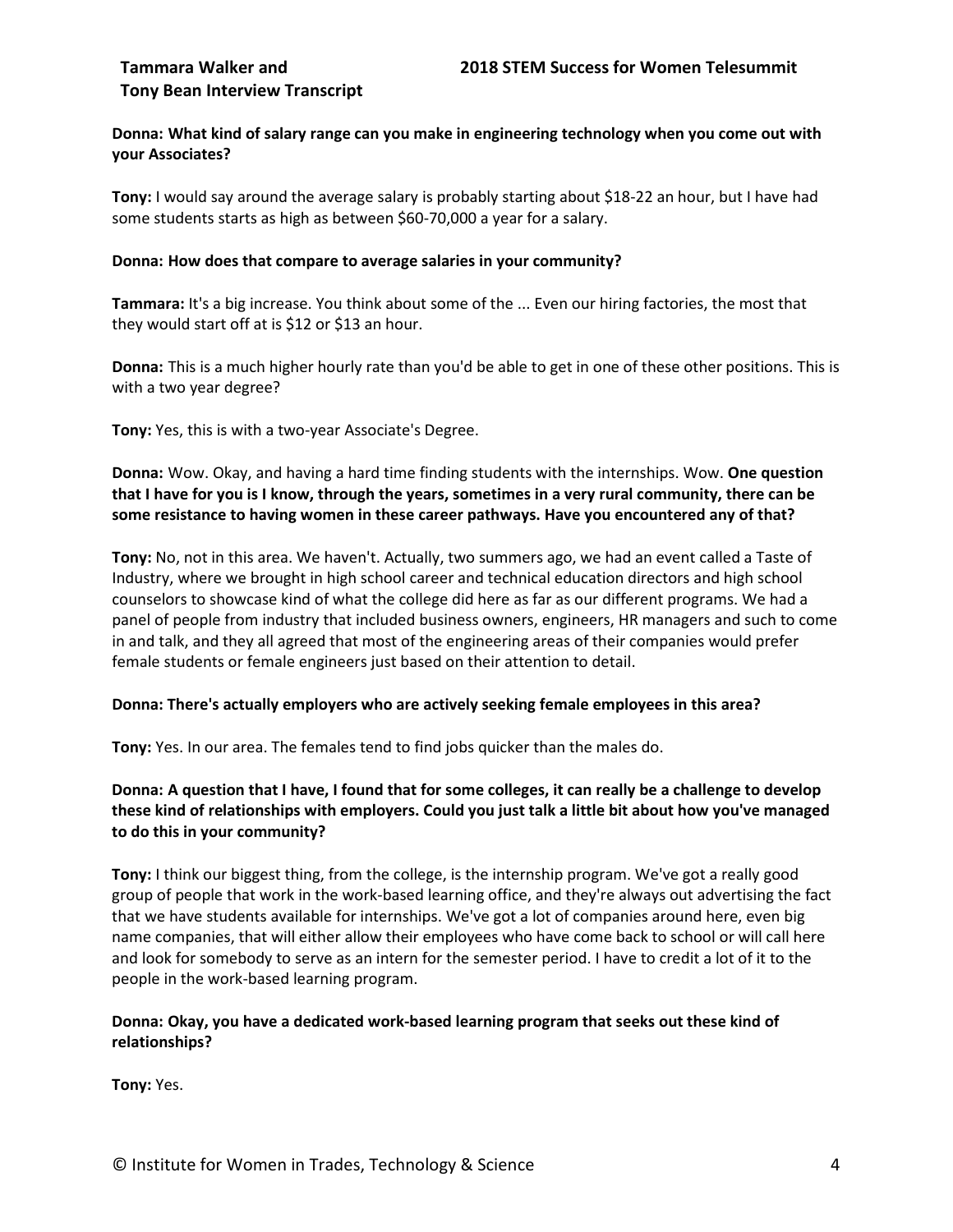**Donna: Now, when the students go and do internships, are there many females that potentially are in the workplace serving as role models, or is it primarily males who are in these positions? How does that work?**

**Tony:** I would say there's probably more males right now just because the fact that it's been such a male-dominated field, but we're finding more and more females in the area. We've also got some female instructors here, which help encourage the female students to go out and make contacts or give them contacts of other females in the industry. We've kind of really reached out and tried to seek out the females that are in industry around here for that reason.

**Donna:** I think that this is important because your female students are still interested and are able to be successful even if they don't have a lot of women initially that are role models for them, but now you're creating more role models through your program. I think that your situation is probably, more often than not, pretty typical in that there aren't a lot of women that are actually available on-site in the internships in the workplace, but again, these women who are coming in as students are still able to be successful, and from what you're describing, also are able to get hired, which is great. **Now, if you were talking to a college that wanted to increase the number of female students, what would be one piece of advice that each of you would give them for getting started?**

**Tammara:** I would say the biggest things is establishing and maintaining relationships with the employers. That's huge.

**Tony:** I think I would probably say try to encourage the female students to develop relationships with females in the industry or especially with the past graduates of the program who were females.

## **Donna: Do you have any networks that would help them with that, or do you put them in touch with the female students?**

**Tony:** I keep a list of all my graduates, male and female. I can put the female students in touch with the female graduates, and I also talk to my female graduates about them being interested in coming back and serving as mentors here at the school.

**Donna:** That's something that you do as a matter of course?

**Tony:** Yes. Yes.

## **Donna: Tammara, in addition to the work-based learning program, do you also develop relationships with employers yourself, and how does that work?**

**Tammara:** Yes. We, with me being a career coach manager, part of the tasks are ensuring that there's career clarity. We're actually in the process of starting an apprenticeship program as well for this particular program of study, but we reach out to various employers. Tony mentioned the Taste of Industry. We also have career fairs that highlight just specific areas and have students that have identified to be in this program of study to come out and speak to those individual employers. We have career fairs. We've also networked and made partnerships with our City Council. It was really heightening the awareness and making individuals cognizant that we have this program there.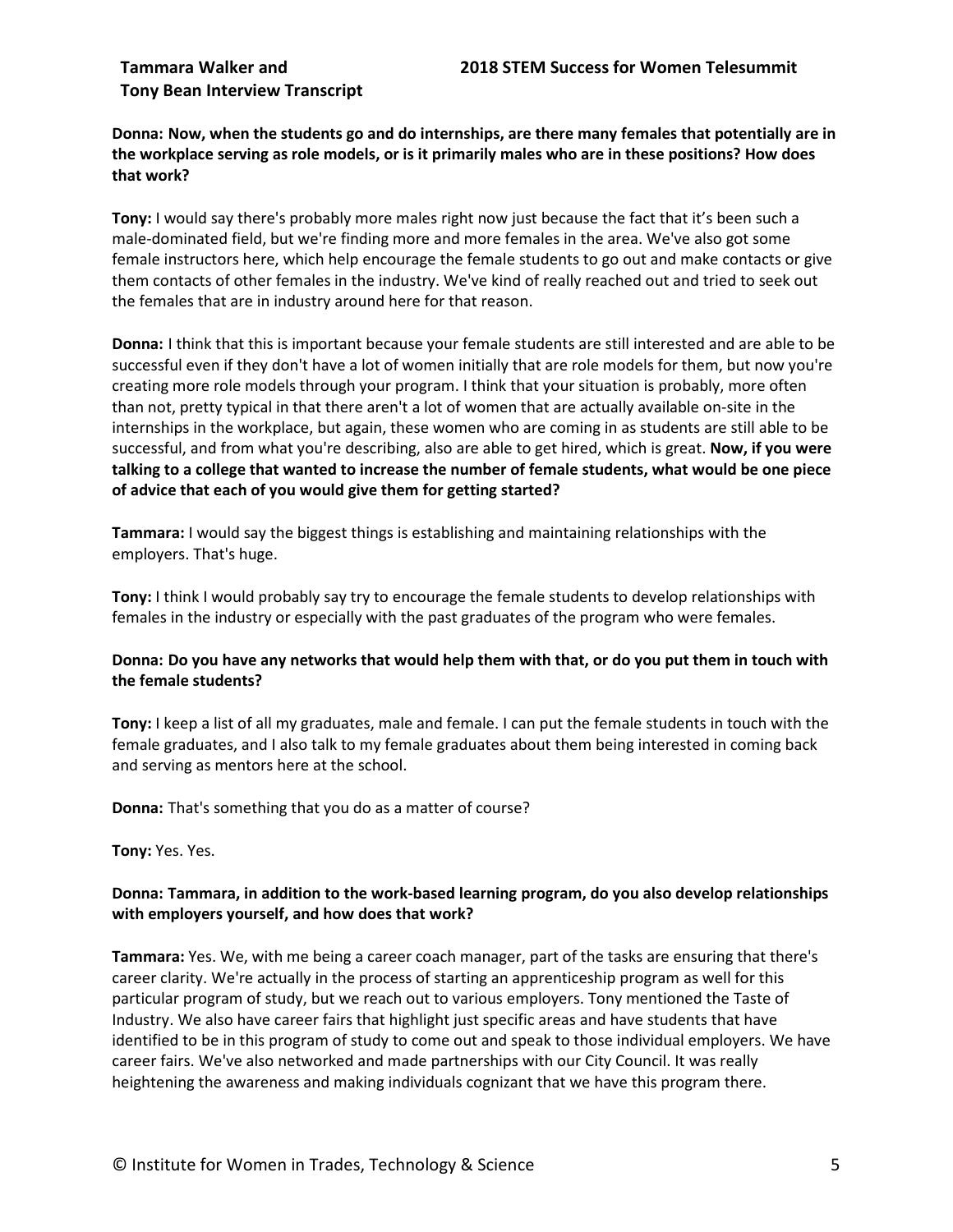Donna, I just want to say because of this training and the techniques and strategies, the methods that we learned from actually doing this training, we were awarded a National Science Foundation grant.

**Donna:** Oh, that's great. I didn't realize that. That's wonderful. Tell us about what the grant is about?

**Tony:** We just found out about two weeks ago that we had won the grant, and we're actually going to use it for the next three years to continue to have this Taste of Industry and tour industry event to reach out into the community and attract more students and female students to the engineering and trades programs.

**Donna:** Oh, that is great. I am so excited. That is wonderful news. Congratulations. That is wonderful.

**Tony:** Thank you.

## **Donna:** One question that I see is about the mechanical engineering as being in demand*, "What other areas of engineering are in high demand locally? Are there other areas?"*

**Tony:** The biggest area right now is the mechatronics engineering, which is kind of a mixture between mechanical engineering and electrons engineering. It seems that most of the employers in the area want mechanical engineers with electrical backgrounds or electrical engineers with mechanical backgrounds. The mechatronics program will kind of serve the needs of both of those.

## **Donna:** Okay, that's another big area. Great. Another question is *"You've mentioned the WomenTech Educators Team, can you just talk about what that is?"*

**Tammara:** We were a team that was comprised of seven individuals. We had individuals from different areas of the engineering program, and we had career counselors that were stations at both campuses, myself and Gail Cummings. We also had a recruiter for admissions on the team. We all had our significant or our specific tasks. One was making sure that the student that was interested had a touch point person. Gail, myself, and Tony worked really close together to make sure that we answered as many questions as possible that the student may have. If the student wanted a specific tour, we arranged that. Each one of us had a specific duty.

**Donna:** Okay, I just want to add in that schools attend in teams of about 6, a maximum of 10, the WomenTech Educators Training. That's the team that participated in the WomenTech Educators Online training.

## **Tammara:** Yes ma'am.

**Donna:** I have another question from also a counselor, who is interested in increasing the number of women in the technical programs at her college and wonders, *"What would you recommend for her in terms of getting started from her position as a counselor?"*

**Tammara:** Reach out to your area employers and find out what their needs are as far as mechanical engineering. That's the touch point. If you could go to the Commerce Meetings or City Council Meetings. It's all about networking and finding those employers and what their needs are. Secondly, if you have any contact with CTE programs within your high schools, those instructors know the individuals that are